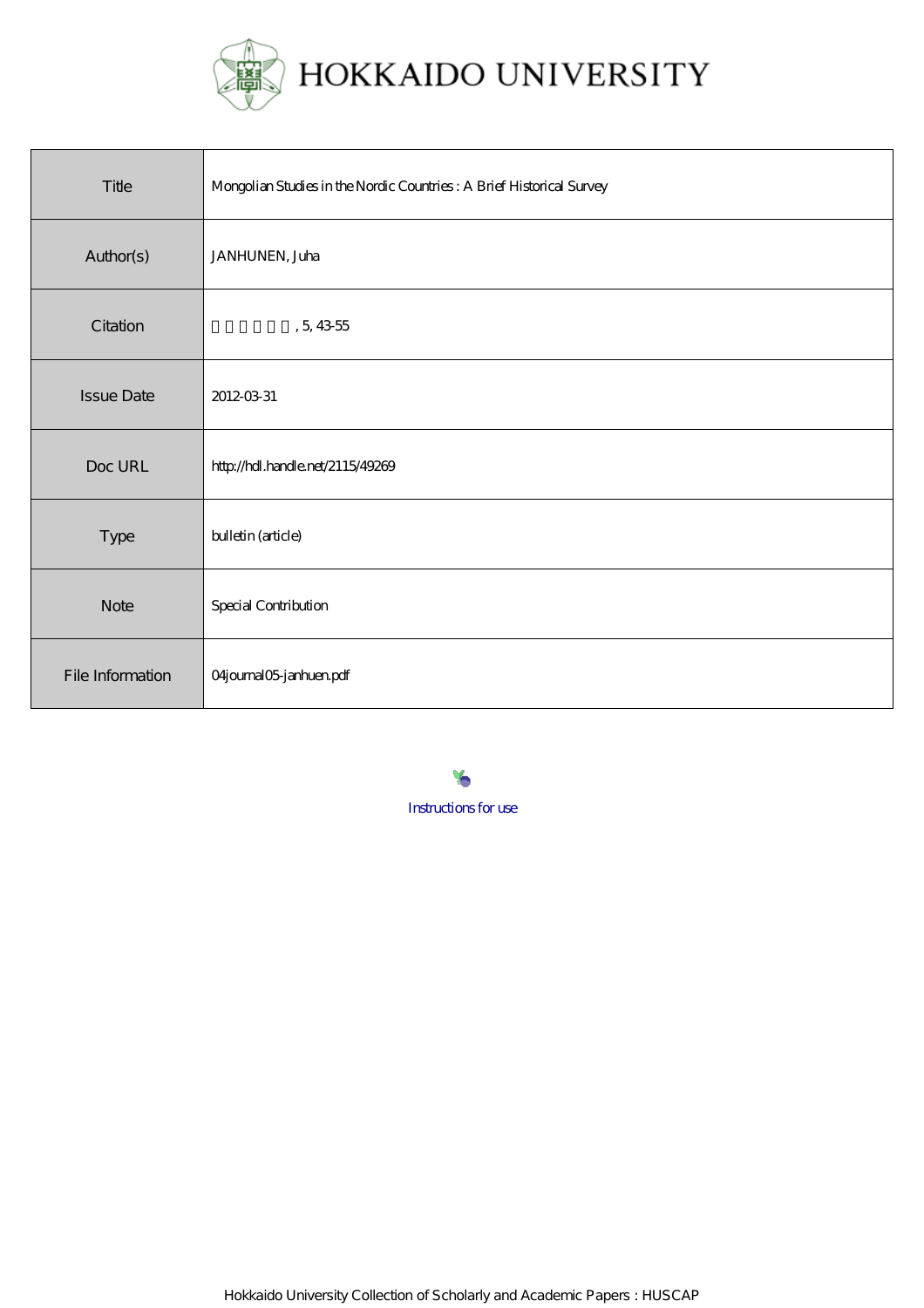# 〈Special Contribution〉

 $\overline{a}$ 

Mongolian Studies in the Nordic Countries: A Brief Historical Survey

Juha JANHUNEN Helsinki University

The Nordic countries form a region of five relatively small and sparsely inhabited kingdoms and republics in Northern Europe: Finland, Sweden, Norway, Denmark, and Iceland. In spite of their small populations, these countries have made considerable contributions to the exploration of the rest of the world. Sweden and Norway, in particular, but also Denmark with its possession of Greenland, have been active exploring the Arctic and Antarctic regions, but in addition to this line of research there is a great tradition of Asian studies, which also comprises Finland. Among the geographical targets of Finnish and Scandinavian scholars in Asia, Mongolia has always occupied an important place. However, to some extent, the field of Mongolian studies in the different Nordic countries has had different backgrounds and motives. Particularly conspicuous differences exist between Finland, on the one hand, and the Scandinavian countries, on the other. The present paper summarizes the history of the field and highlights some of the results achieved.\*

# **The Beginnings of Mongolian studies in Finland**

Among the Nordic countries, Finland has the longest and broadest tradition in Mongolian studies. This is due to two circumstances: First, between 1809 and 1917 Finland was an autonomous Grand Duchy under the Russian Empire, and Finnish scholars were freely able to travel in the eastern parts of Russia and from there enter also Mongolia. Second, in the early 19th century, comparative linguists came to the conclusion that the origins of the Finnish language lie in the east. For this reason, many scientific expeditions were sent from Finland to the east, especially to Siberia, but also to Mongolia and Central Asia, to study the linguistic "roots" of the Finns. Today we know that Finnish belongs to the Uralic language family, the easternmost members of which were spoken in Northern Mongolia until the 18th century; the descendants of these people, once known as the Sayan Samoyeds, today speak various forms of Tuvinian and Mongolian. There are, however, structural features and historical connections that link the Uralic languages with the socalled Altaic languages (Mongolic, Turkic, and Tungusic, and also Korean and Japanese), which is why Finland has also played an important role in the development of Altaic comparative linguistics. Mongolian studies in Finland have mainly been conducted in combination with general Altaic and Ural-Altaic studies. In addition to languages, Finnish

<sup>\*</sup> An abbreviated version of the this paper will be published in Mongolian as two separate entries in the Inner Mongolian Encyclopedia of Mongolian Studies (*Muvgqhul Sudulul uv Nabdargai Tuli. Mengguxue Baike Quanshu*. Huhehaote).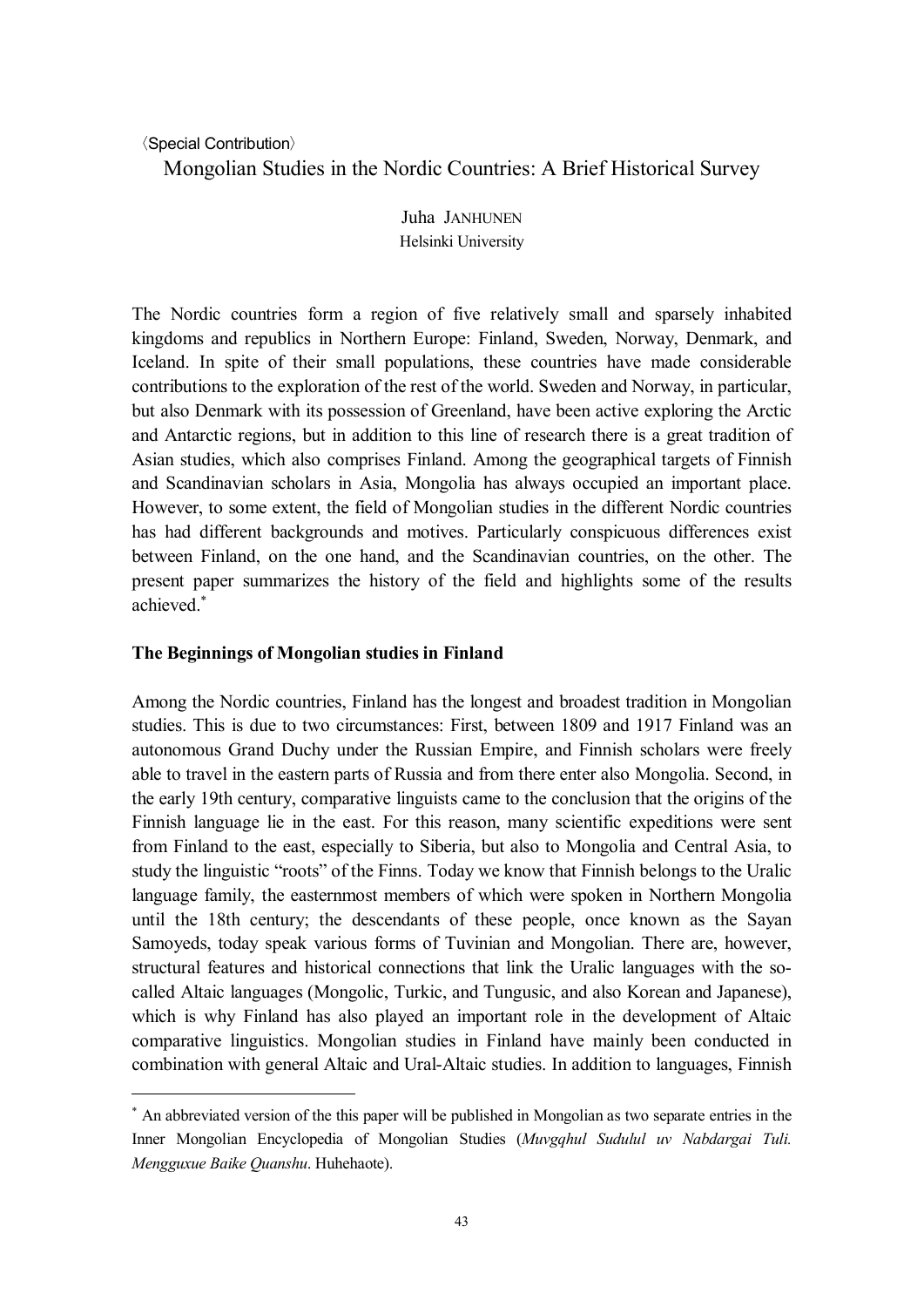scholars have worked on Mongolian ethnography, ethnic history, and archaeology.

The first major Finnish scholar to have studied a Mongolic language was Matthias Alexander **Castrén** (1813-1852), who carried out two long expeditions to Siberia in the 1840s. He crossed the Russo-Mongolian border twice, once into Tuva, and the second time to Maimachen (Altanbulag). In the Baikal region he collected materials for a Buryat grammar, which was published soon after his death in German by his colleague Anton **Schiefner** (1817-1879) at the Russian Academy of Sciences in St. Petersburg. This was the first grammar of any living Mongolic language. <sup>1</sup> Apart from this Buryat grammar, Castrén collected materials on a dozen other languages, which were all published in his series of collected works under the title "Northern Travels and Studies" (*Nordische Reisen und Forschungen*). Castrén was the first to use the term "Altaic", by which he understood all the Uralic and Altaic languages. Another Finnish scholar and a contemporary of Castrén, Herman (Hermann) **Kellgren** (1822-1856), was probably the first to use the term "Ural-Altaic" in a comparative monograph on the Finnish language, which also included material from Mongolian (Written Mongol), as well as from Turkish and Manchu.<sup>2</sup>

The generation of scholars immediately following Castrén worked mainly on the Uralic languages of Eastern Russia, but from the 1870s there arose interest in archaeological research, and several expeditions were sent from Finland to Southern Siberia and Northern Mongolia to study the local archaeological remains. The most important result of these expeditions was the discovery of the Orkhon and Yenisei Runic inscriptions. Initially, it was not known from what time these inscriptions were, and in which language they were written. After a corpus of the inscriptions had been published in Finland, the Danish linguist Vilhelm **Thomsen** (1842-1927) managed to decipher the Runic script and show that the underlying language was Ancient Turkic from the period of the Turkic empires of Mongolia (6th to 9th centuries AD). This discovery gave an important stimulus to Turkic studies, which have always accompanied Mongolian studies in Finland. Already Castrén collected material also on two Turkic languages, Koibal (a form of the Yenisei Turkic Khakas language) and Karagas (today known as Tofa, a language closely related to Tuvinian).

### **G. J. Ramstedt and His Contemporaries**

l

In the 1890s, G. J. **Ramstedt** (1873-1950) took up Castrén's heritage in the field of actual Mongolian language studies. Between 1898 and 1912 Ramstedt carried out altogether seven expeditions to Mongolian-speaking areas, mainly to Mongolia but also to the Kalmucks of the Volga region and to the Oirat of Eastern Turkestan (Xinjiang). Ramstedt was an extremely versatile scholar, who collected materials both on the language and on

<sup>1</sup> M. Alexander Castrén: *Versuch einer burjätischen Sprachlehre* ["A Buryat Grammar." In German]. Edited by Anton Schiefner. Nordische Reisen und Forschungen 10. St. Petersburg 1857.

<sup>2</sup> Hermann Kellgren: *Die Grundzüge der finnischen Sprache mit Rücksicht auf den ural-altaischen Sprachstamm* ["Principal Features of the Finnish Language with a View on the Ural-Altaic Language Family." In German]. Berlin 1847.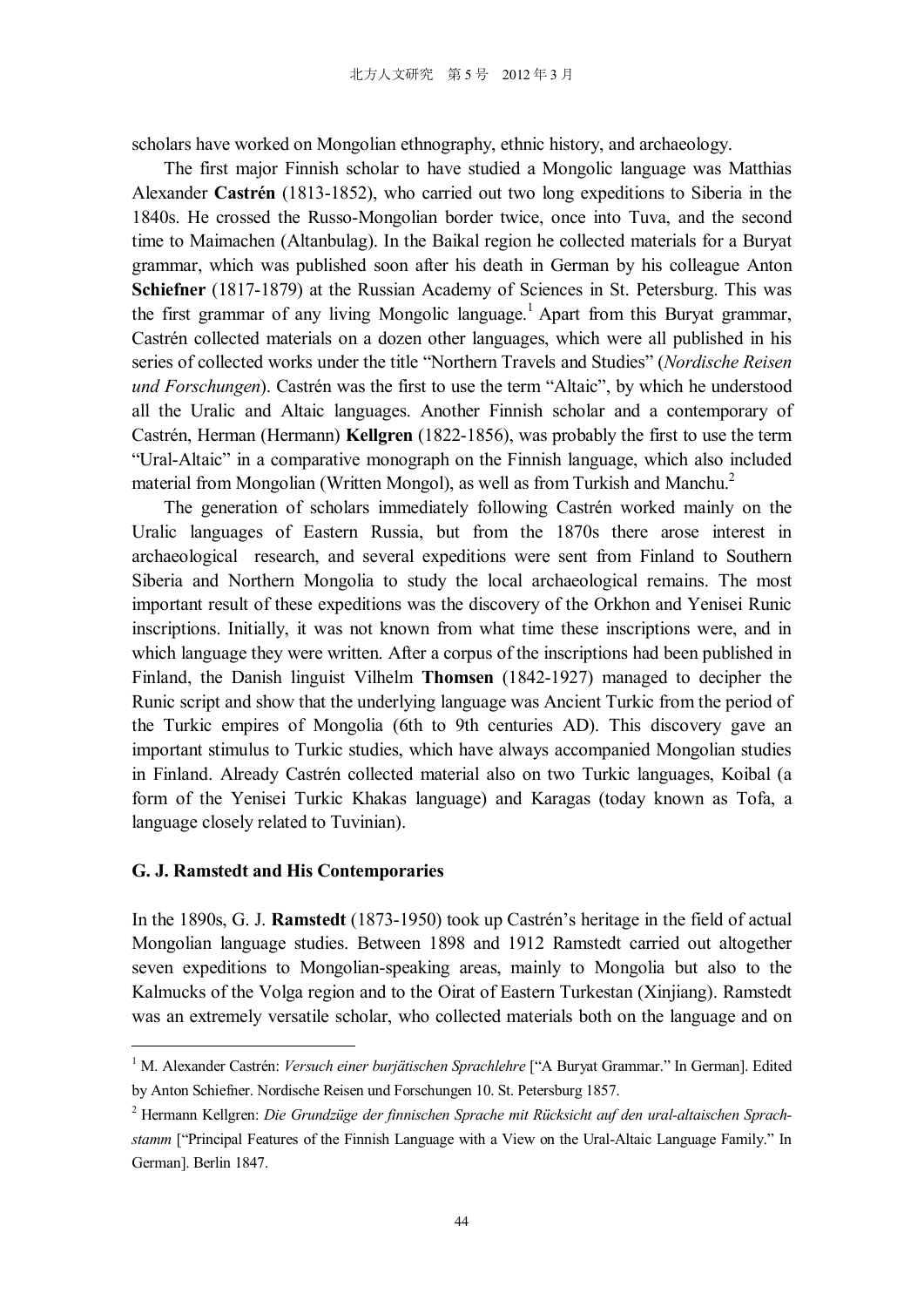the folklore of not only the Khalkha Mongols and Oirats, but also of a number of Turkic and Tungusic groups. Among his early publications were his materials on Kalmuck folklore,<sup>3</sup> while his collection of Khalkha folklore was published only posthumously.<sup>4</sup> Ramstedt was the first to study the oral language of the Ulan Bator region (then known in Europe as Urga), on which he published both a phonetic study  $5$  and a grammatical study of the verbal conjugation.<sup>6</sup> His main work in the field of Mongolian studies is his large Kalmuck dictionary.<sup>7</sup> He was also the first modern scholar to collect and publish material on the language of the Moghol of Afghanistan. 8 In his later years, Ramstedt focussed his research on the Korean language, as well as on the general principles of comparative Altaic linguistics. In the latter field, his main publication came to be the extensive handbook published posthumously in the 1950s and 60s.<sup>9</sup> Ramstedt is duly regarded as the founder of both modern Mongolian studies and comparative Altaic studies.

While Ramstedt was mainly a linguist, several other Finnish scholars worked on other aspects of Siberia and Mongolia. The internationally most important of them were J. G. **Granö** (1882-1956), a geographer, and Sakari **Pälsi** (1882-1965), an archaeologist. Granö travelled widely in Southern Siberia and Western Mongolia and published several important works on the landscapes of the region, especially in view of the effects of the glacial period. He carried out, however, also archaeological work, and collected material on the Runic inscriptions of Mongolia. Pälsi, on the other hand, accompanied Ramstedt on the latter's expedition to Mongolia in 1909 and collected material on both archaeology and ethnography. His archaeological results were published only much later,  $10$  but in his own

<sup>3</sup> G. J. Ramstedt: *Kalmückische Sprachproben: Kalmückische Märchen* ["Samples of the Kalmuck Language: Kalmuck folk tales." In German, with the original Kalmuck text]. Mémoires de la Société Finno-Ougrienne 27: 1-2. Helsinki 1909-1919. Reprint: 2008.

<sup>4</sup> G. J. Ramstedt: *Nordmongolische Volksdichtung* ["Northern Mongolian Folklore." In German, with the original Mongolian text], vols. 1-2. Mémoires de la Société Finno-Ougrienne 153, 156. Edited by Harry Halén. Helsinki 1973-1974.

<sup>5</sup> G. J. Ramstedt: Das Schriftmongolische und die Urgamundart ["Written Mongolian and the Urga Dialect." In German]. *Journal de la Société Finno-Ougrienne* 21. Helsinki 1902.

<sup>6</sup> G. J. Ramstedt: *Über die Konjugation des Khalkha-mongolischen* ["On the Verbal Conjugation of Khalkha Mongolian." In German]. Mémoires de la Société Finno-Ougrienne 19. Helsinki 1903.

<sup>7</sup> G. J. Ramstedt: *Kalmückisches Wörterbuch* ["Kalmuck Dictionary." In German]. *Lexica Societatis Fenno-Ugricae* 3. Helsinki 1935. Reprint: 1976.

<sup>8</sup> G. J. Ramstedt: Mogholica: Beiträge zur Kenntnis der Moghol-Sprache in Afghanistan ["Contributions on the Moghol Language in Afghanistan." In German]. *Journal de la Société Finno-Ougrienne* 23. Helsinki 1905.

<sup>9</sup> G. J. Ramstedt: *Einführung in die altaische Sprachwissenschaft* ["Introduction to Altaic linguistics." In German], vols. 1-3. Edited by Pentti Aalto. Mémoires de la Société Finno-Ougrienne 104: 1-3. Helsinki 1952-1966.

<sup>10</sup> *Memoria saecularis Sakari Pälsi: Aufzeichnungen von einer Forschungsreise nach der nördlichen Mongolei im Jahre 1909 nebst Bibliographien.* ["The 100th Anniversary of Sakari Pälsi: Notes from a Field Trip to Northern Mongolia in 1909." In German]. Edited by Harry Halén. Travaux ethnographiques de la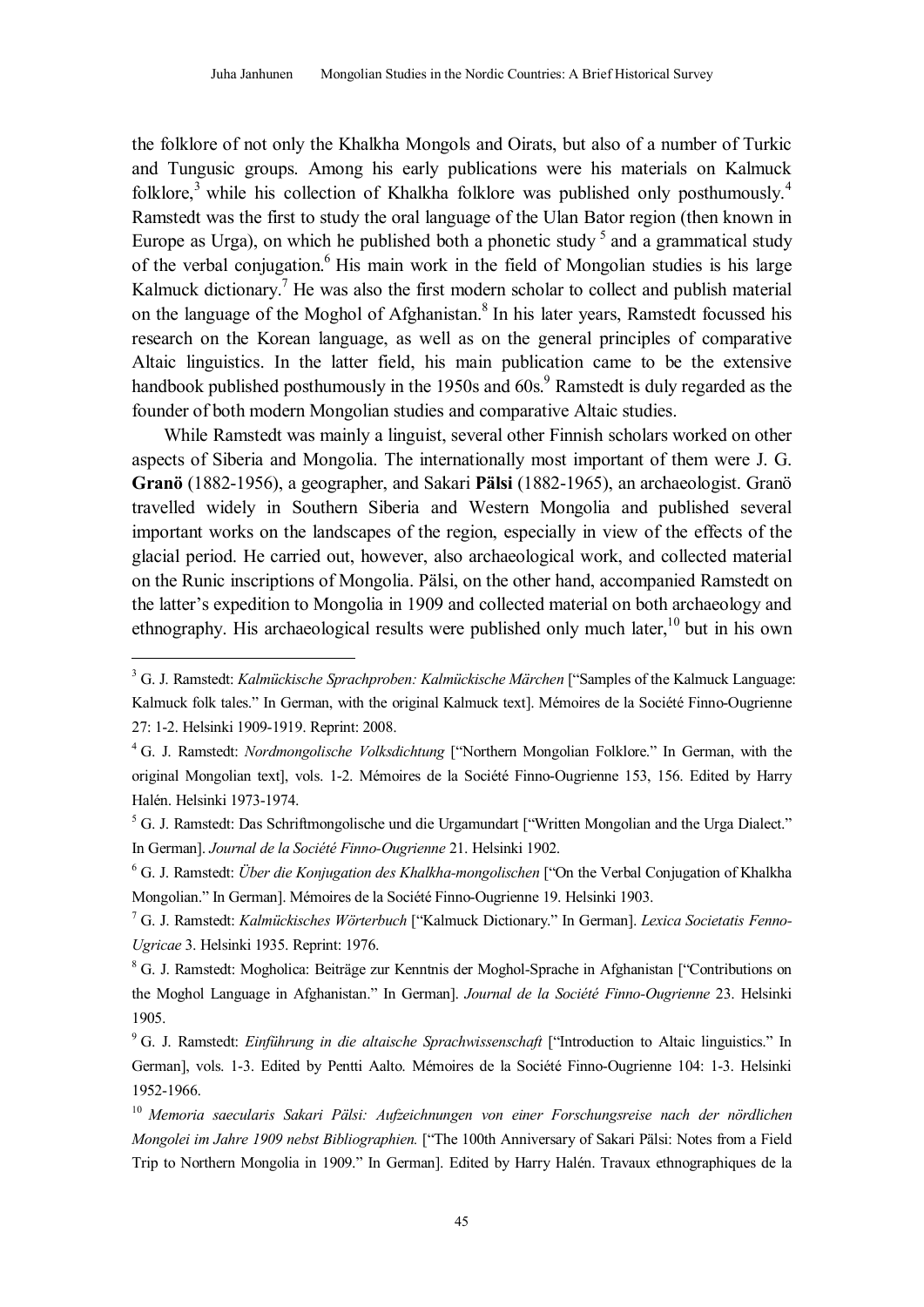time he published a very successful popular account of Mongolia in Finnish.<sup>11</sup> Ramstedt published likewise a volume of memoirs,  $12$  an important work that has been translated to Swedish and English (soon available in Chinese, as well). In this connection, the work of C. G. **Mannerheim** (1867-1951) also has to be mentioned. As an officer of the Russian army, he was appointed to carry out a horseback expedition across China from Turkestan to Beijing, which he completed successfully in the years 1906-1908. During his journey, Mannerheim collected a large collection of ethnographical objects and made both anthropological and linguistic studies among several Mongolic groups. His study of the Shira Yughur was published as a small monograph.<sup>13</sup> The complete travelogue of his journey was published later<sup>14</sup> (and is today available also in Chinese). Mannerheim's photographs from the journey have been published in a separate volume.<sup>15</sup>

Most of the Finnish expeditions to the east, and the publication of the research results, were financed by the Finno-Ugrian Society, though some of the archaeological expeditions were also supported by the Finnish Archaeological Society. The Finno-Ugrian Society was founded in Helsinki in 1883 by the Finnish comparative linguist Otto **Donner** (1835-1909). Though not a Mongolist himself, he realized the importance of both Mongolian and Altaic studies, and prepared young scholars, including Ramstedt, for the field. The golden period of Finnish field expeditions was between 1883 and 1917. After the October Revolution in Russia and the independence of Finland in 1917, and after the political changes in Mongolia and China, the Finnish field work tradition in the east was cut off for several decades, until it was resumed in the 1980s and 1990s. The Finno-Ugrian Society remains until today the principal publisher of Mongolian and Altaic studies in Finland, and many Finnish scholars in the field have held positions in the society. Ramstedt himself was President of the Finno-Ugrian Society from 1943 till his death. The publication series of the society include the *Mémoires* (a series of monographs), the *Journal* (a periodical collection of learned papers and reports), the *Lexica* (dictionaries), and the *Travaux ethnographiques* (ethnographical monographs). The Finno-Ugrian Society has also published important works by foreign Altaists and Mongolists, including, for instance, the handbook by Nicholas **Poppe** (1897-1991) on Mongolian comparative studies.<sup>16</sup>

Société Finno-Ougrienne 10. Helsinki 1982.

<sup>&</sup>lt;sup>11</sup> Sakari Pälsi: *Mongolian matkalta* ["From a Journey to Mongolia." In Finnish]. Helsinki 1912. [Later reprints.]

<sup>12</sup> G. J. Ramstedt: *Seitsemän retkeä itään* [In Finnish. Translated into English as *Seven Journeys Eastward*]. Helsinki 1944. [Later reprints.]

<sup>13</sup> C. G. Mannerheim: A visit to the Sarö and Shera Yögurs. *Journal de la Société Finno-Ougrienne* 10. Helsinki 1910.

<sup>&</sup>lt;sup>14</sup> C. G. Mannerheim: *Across Asia from West to East in 1906-1908*. Travaux ethnographiques de la Société Finno-Ougrienne 8: 1-3. Helsinki 1940 (Index 2004). New edition: 2008.

<sup>15</sup> *Photographs by C. G. Mannerheim from His Journey Across Asia 1906-1908.* Travaux ethnographiques de la Société Finno-Ougrienne 13AB. Edited by Peter Sandberg. Helsinki 1990.

<sup>16</sup> Nicholas Poppe: *Introduction to Mongolian Comparative Studies.* Mémoires de la Société Finno-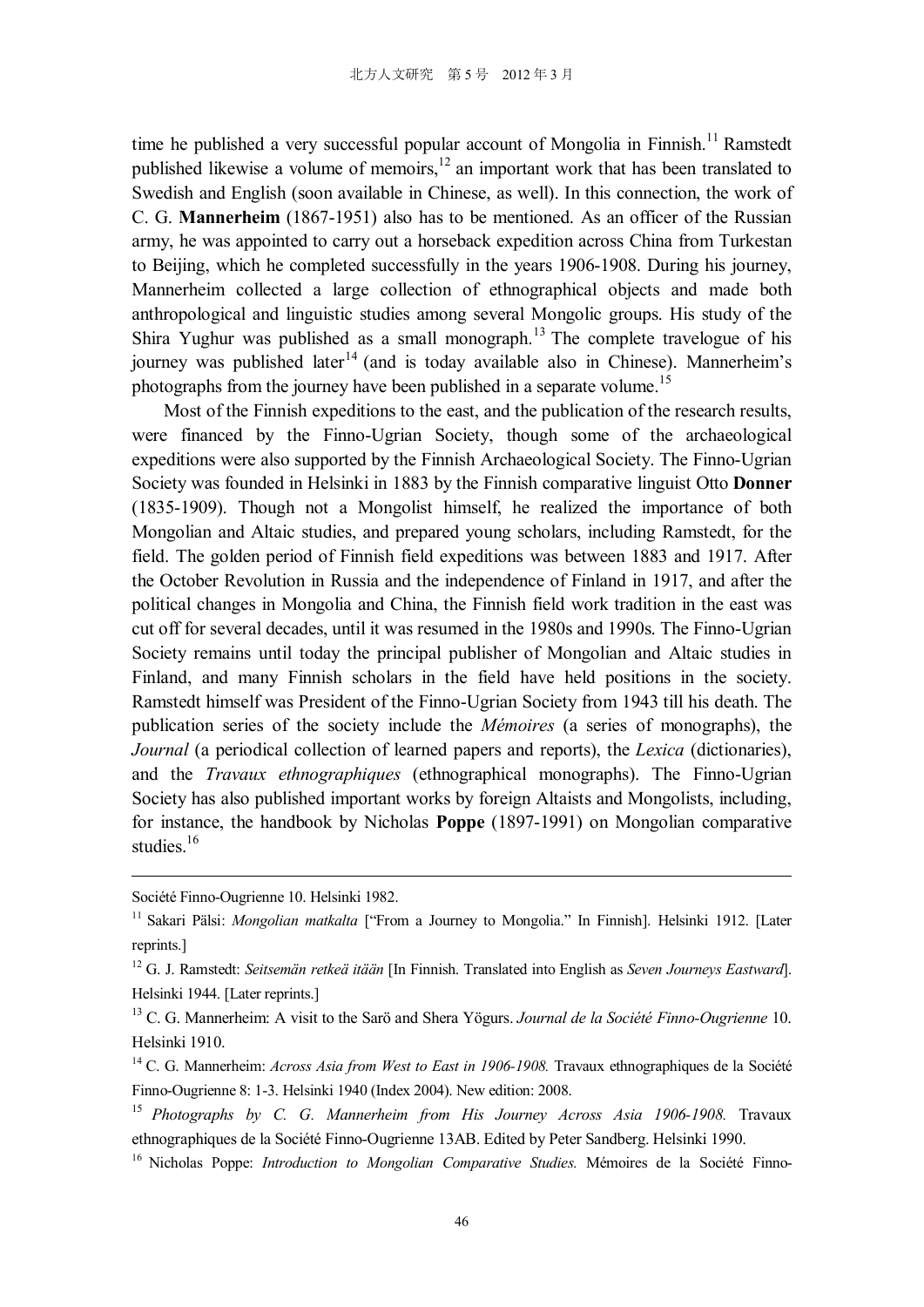Ramstedt also initiated the academic tradition of Mongolian and Altaic studies at the University of Helsinki, which until 1920 was the only university in Finland. In 1907 Ramstedt was appointed *Privatdozent* (special lecturer) in Altaic studies, and in 1917 he became professor *extraordinarius* in the field. His position as an *extraordinarius* meant that although he himself had a professorship there was no actual chair in the field, and during Ramstedt's absence nobody replaced him. In fact, Ramstedt was absent as many as ten years from 1919 till 1929, when he worked as the first Finnish *chargé d'affaires* (in practice, ambassador) in the Far East. He was based in Tokyo but was accredited also to China. Soon after Ramstedt had retired in 1941, he was followed by Martti **Räsänen** (1894-1973), who held the position of professor *extraordinarius* in Turkic studies. Though basically a Turkologist, Räsänen continued Ramstedt's work on comparative Altaic studies. His major publication is a large etymological dictionary of Turkic, <sup>17</sup> which contains numerous lexical comparisons also with Mongolic. It may be noted that the eminent Russian Mongolist Andrei **Rudnev** (1878-1958) also lived in Finland after the Russian revolution. He was, unfortunately, not able to find an academic position corresponding to his competence, though he did work as a university lecturer in the Russian language after World War II.

# **The Heritage of G. J. Ramstedt**

Ramstedt had two disciples who became prominent linguists. One of them was Pentti **Aalto** (1917-1998). Aalto was the principal publisher of Ramstedt's posthumous materials, including his "Introduction to Altaic comparative studies". Himself holding the position of professor *extraordinarius* in Sanskrit and comparative linguistics, Aalto worked also independently in the field of Mongolian and Altaic studies. Unlike Ramstedt, who had been an active field linguist, Aalto was basically a philologist who preferred to work with texts. Typically, Ramstedt had brought almost no ancient text material with him from Mongolia, which is why there is no important collection of Mongolian manuscripts or xylographs in Finland. Aalto's philological talent was, however, put to use when he was appointed to prepare a catalogue of the Mongolian manuscripts and xylographs in the Hedin collection in Stockholm.<sup>18</sup> Later he also published one of the actual Stockholm manuscripts, a Mongolian version of the Pañcarakṣā.<sup>19</sup> As a university teacher, Aalto was during many years in charge of the academic subject of Altaic studies. He lectured

Ougrienne 110. Helsinki 1955. Reprint: 1987.

<sup>17</sup> Martti Räsänen: *Versuch eines etymologischen Wörterbuchs der Türksprachen* ["An Etymological Dictionary of the Turkic Languages." In German]. Lexica Societatis Fenno-Ugricae 17: 1-2. Helsinki 1969- 1971.

<sup>18</sup> Pentti Aalto: *A Catalogue of the Hedin Collection of Mongolian Literature.* Reports from the Scientific Expedition to the North-western Provinces of China Under the Leadership of Dr. Sven Hedin 38. Stockholm 1953.

<sup>19</sup> *Qutuγ-tu Pañcarakṣā kemekü Tabun Sakiyan neretü Yeke Kölgen sudur.* Nach dem Stockholmer Xylograph 15. 1. 699. Asiatische Forschungen 10. Published by Pentti Aalto. Wiesbaden 1961.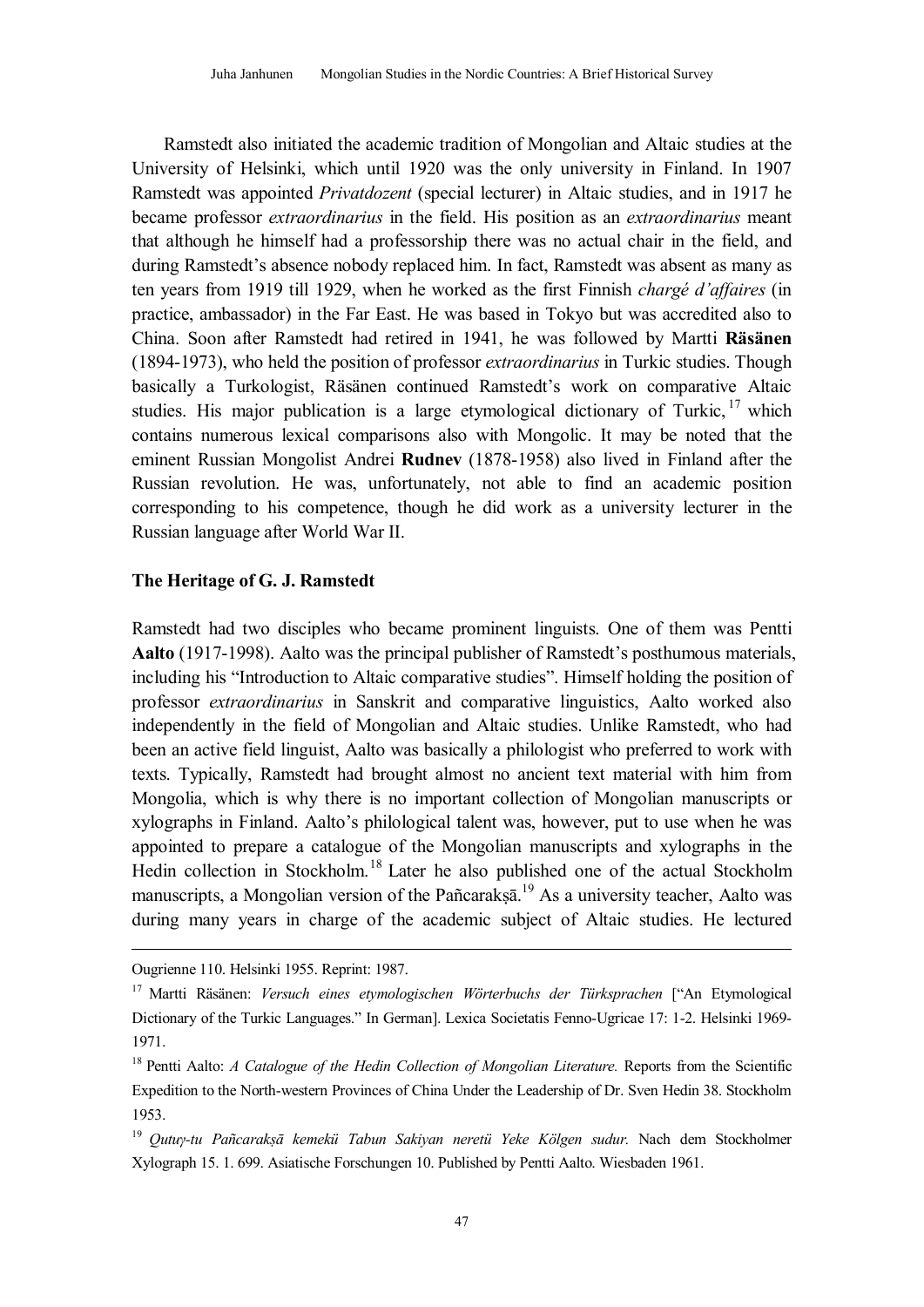regularly on Mongolian texts, especially on the *Secret History of the Mongols.* 

The other disciple of Ramstedt was Aulis J. **Joki** (1913-1989). Joki worked initially on Siberian languages, but in his doctoral dissertation, which focusses on the loanwords in Kamas, a Sayan Samoyedic language spoken in Southern Siberia until the 20th century (today extinct), contains much material relevant also to Mongolic studies. <sup>20</sup> At the university Joki held the chair of Finno-Ugrian (Uralic) linguistics, but he was equally dedicated to Altaic and Oriental studies. Joki had also studied under the great Swedish Sinologist Bernhard **Karlgren** (1889-1978) in Sweden in the 1940s, and in 1973 he introduced the teaching of Chinese at the University of Helsinki. In the same year he founded the "Unit of East Asian and Altaic Studies", which was subsequently enlarged into the "Institute for Asian and African Studies" under the Faculty of Arts of the university. This institute became immediately the major center of Oriental studies in Finland, and it is the only place in the country which has a programme in Altaic studies. Since 2010, the institute forms a part of the larger Department of World Cultures.

Aalto's and Joki's principal disciples in the field of Altaic studies are Harry **Halén** and Juha **Janhunen**. Halén was educated in both Altaic and Sanskrit studies. He has focussed in his work on the publication of the posthumous materials of former Finnish scholars, including Ramstedt, Pälsi and Mannerheim. A major independent publication is his large biography of Ramstedt.<sup>21</sup> During his academic career Halén worked as the Head of Office of the Institute for Asian and African Studies. Janhunen, who also studied in Japan in the 1970s under Jiro **Ikegami** (1920-2011), worked initially in the field of Finno-Ugrian (Uralic) studies under Joki, but was in 1994 appointed to the newly established chair in East Asian Languages and Cultures. Although focussed on Chinese, Korean and Japanese, this chair also comprises Altaic and Mongolian studies. From 1986 Janhunen has been involved in several field work projects among the Altaic peoples in China, first in Manchuria (1986-1994) and then in the Gansu-Qinghai region (from 1996). As a result he has published materials on, in particular, the Khamnigan Mongol<sup>22</sup> and Khamnigan Ewenki<sup>23</sup> languages. He was also the editor of the international handbook on the Mongolic languages published in Great Britain.<sup>24</sup> More recently, he has been publishing on issues pertaining to areal linguistics and linguistic typology in the Ural-Altaic sphere.

<sup>20</sup> Aulis J. Joki: *Die Lehnwörter des Sajansamojedischen* ["The Loanwords in Sayan Samoyedic." In German]. Mémoires de la Société Finno-Ougrienne 103. Helsinki 1952.

<sup>21</sup> Harry Halén: *Biliktu Bakshi: G. J. Ramstedt's Career as a Scholar.* Mémoires de la Société Finno-Ougrienne 229. Helsinki 1998.

<sup>22</sup> Juha Janhunen: *Material on Manchurian Khamnigan Mongol.* Castrenianumin toimitteita 37. Helsinki 1990; Juha Janhunen: *Khamnigan Mongol.* Languages of the World/Materials 173. Munich 2005.

<sup>23</sup> Juha Janhunen: *Material on Manchurian Khamnigan Evenki.* Castrenianumin toimitteita 40. Helsinki 1991.

<sup>24</sup> *The Mongolic Languages.* Routledge Language Family Series 5. Edited by Juha Janhunen. London 2003.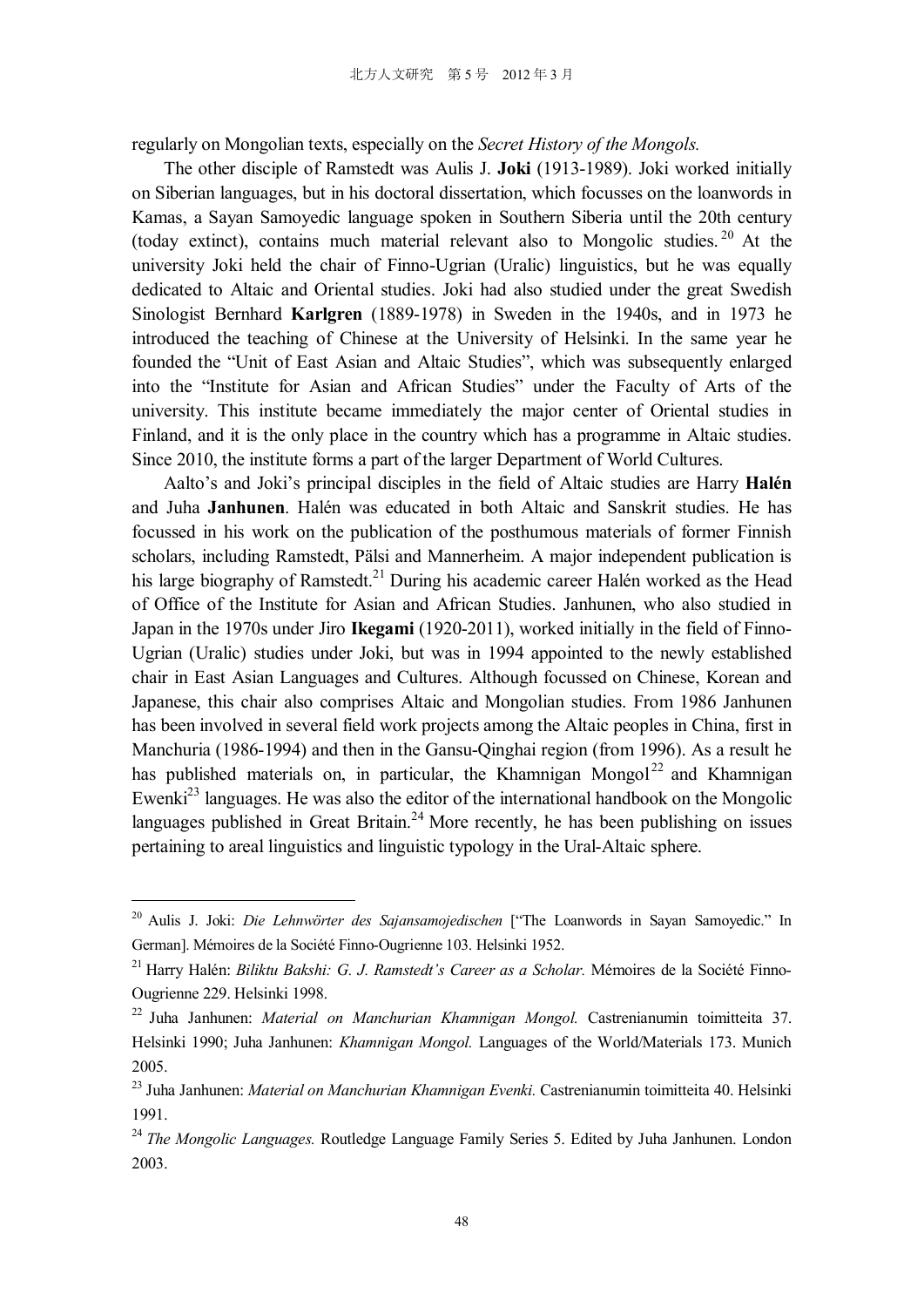### **Mongolian studies in Finland Today**

 $\overline{a}$ 

Thanks to good contacts and an official agreement of academic exchange between the University of Helsinki and Inner Mongolia University in China, contacts between Finnish and Inner Mongolian scholars and students have become fairly intensive. Two scholars from Inner Mongolia, **Sechenbaatar** and **Huhe** have completed their PhD degrees in Helsinki, with dissertations pertaining to the fields of dialectology<sup>25</sup> and phonetics,  $2^6$ respectively. Several others, including **Dabhurbayar**, **Sechengua**, and **Wu Yingzhe**, have stayed in Helsinki for various periods for postdoctoral work. One of the results of this cooperation is the joint monograph on two Khitan Small Script epitaphic texts published by Wu Yingzhe and Juha Janhunen in 2010 in Great Britain.<sup>27</sup> Relations are also good with the Inner Mongolian Academy of Social Sciences, from where **Buhchulu** has stayed in Finland as a visiting researcher. Since there is no specific position in Mongolian studies in Finland, and since there is no permanently appointed teacher of Mongolian, several of these visitors, including Buhchulu, Sechenbaatar, Wu Yingzhe, and Sechengua, have given classes in oral Mongolian to the students in East Asian and Altaic studies in Helsinki. The Annual Meeting of the Permanent International Altaic Conference held in Finland in 1998 was attended by Buhchulu and **Hugjiltu** from Inner Mongolia.

Due to the vast scope of the field of Altaic studies, it is impossible to secure a constant flow of new students to the field of Mongolian studies alone in a country as small as Finland. Finnish Altaists have always tended to work on several languages and language families at the same time. This is currently exemplified by Volker **Rybatzki**, a scholar of German origin but naturalized in Finland. Rybatzki holds the position of *Privatdozent* in Altaic studies at the University of Helsinki. After initially working on Ancient Turkic Runic inscriptions, he published his PhD work in the form of a very large monograph on Middle Mongol names and titles.<sup>28</sup> Continuing his focus on Middle Mongol, he is currently preparing a Middle Mongol dictionary and grammar. Together with Igor **de Rachewiltz** from Australia, Rybatzki authored a handbook of Altaic studies with the focus on ancient scripts and texts.<sup>29</sup> In many respcts, he represents the philological direction in Altaic studies, while other scholars, like Janhunen, continue the tradition of Castrén and Ramstedt in field research and comparative linguistics. The two traditions are, however,

<sup>25</sup> Borjigin Sechenbaatar: *The Chakhar Dialect of Mongol: A Morphological Description.* Mémoires de la Société Finno-Ougrienne 243. Helsinki 2003.

<sup>26</sup> Huhe Harnud: *A Basic Study of Mongolian Prosody.* Publications of the Department of Phonetics, Series A, 45. Helsinki 2003.

<sup>27</sup> Wu Yingzhe and Juha Janhunen: *New Materials on the Khitan Small Script.* The Languages of Asia Series. Folkestone, Kent, 2010.

<sup>28</sup> Volker Rybatzki: *Die Personennamen und Titel der mittelmongolischen Dokumente* ["The Personal Names and Titles in Middle Mongolian Documents." In German]. Publications of the Institute for Asian and African Studies 8. Helsinki 2006.

<sup>29</sup> Igor de Rachewiltz and Volker Rybatzki, with the collaboration of Hung Chin-fu: *Introduction to Altaic Philology.* Handbuch der Orientalistik 8.20. Leiden 2010.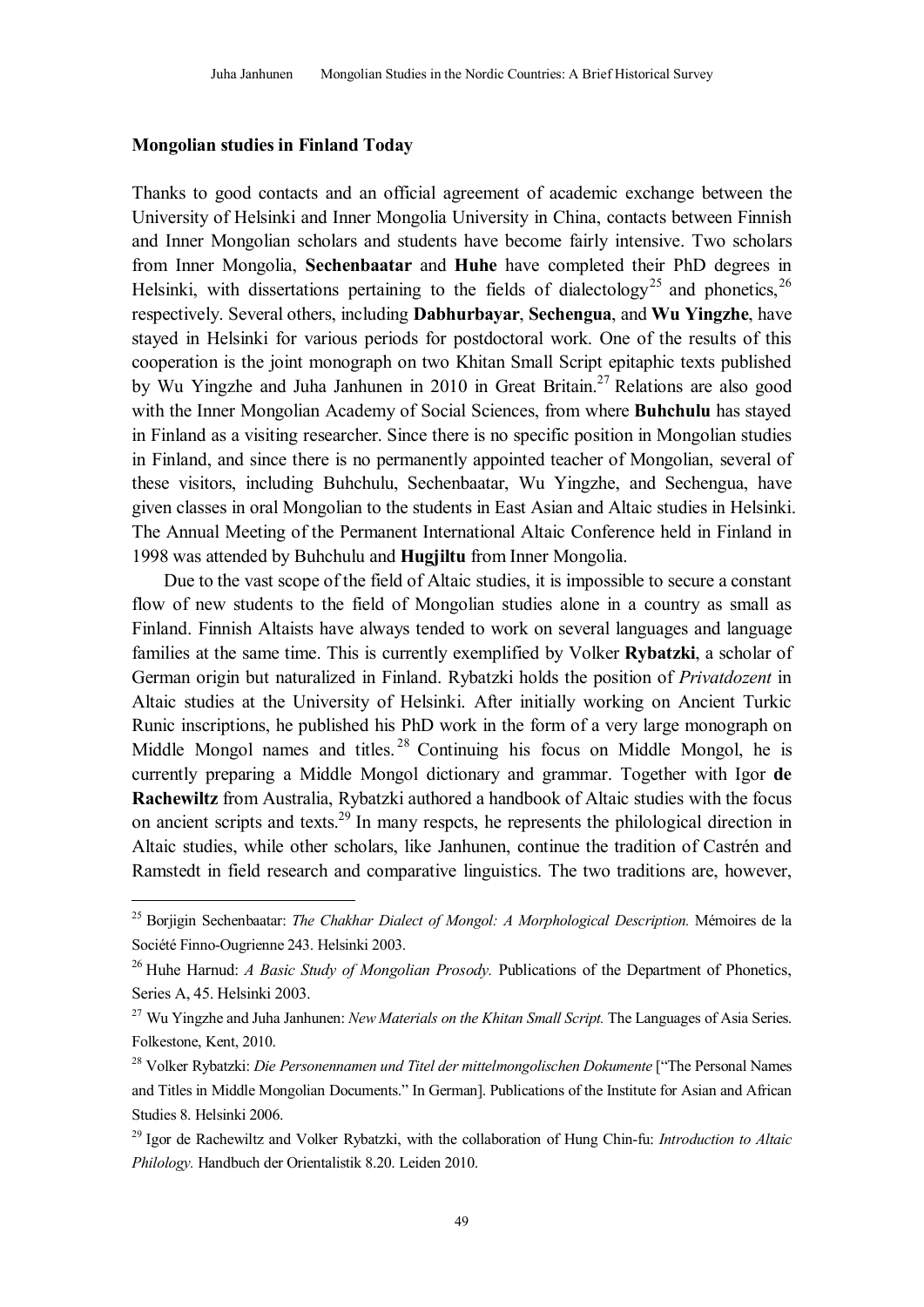intertwined. An example of this is the work of Janhunen, together with Michael **Balk** from Germany, on a system of transliteration for Written Mongol. The resulting system, known as the Balk-Janhunen Romanization (BJR), is the only extant Romanization system for Written Mongol that allows full reconvertion from Roman letters to the Mongolian script. 30

The personal libraries of most of the former scholars in Altaic and Mongolian studies, including Ramstedt, Räsänen, and Aalto, are today contained in the Oriental Library of the Department of World Cultures, a section of the Humanities Faculty Library at the University of Helsinki. The personal archives of these and other scholars are kept by the National Archives of Finland, partly as a permanent deposition from the Finno-Ugrian Society. Several scholars, including Ramstedt, Granö, Pälsi, and Mannerheim, brought also home ethnographical collections, most of which are preserved at the Museum of Cultures in Helsinki, a section of the National Museum of Finland. Several large exhibitions have been held based on the materials of, in particular, Ramstedt and Mannerheim. The collections of Ramstedt and Mannerheim also comprise religious objects and paintings (*thangkas*), published by Harry Halén. <sup>31</sup> An exhibition of Ramstedt's personal objects from Mongolia was organized in connection with the Meeting of the Permanent International Altaistic Conference in 1998.

### **The Beginnings of Mongolian studies in Scandinavia**

l

The field of Mongolian studies in the three Scandinavian countries—Sweden, Denmark and Norway (with Iceland here excluded)—has a background rather different from neighbouring Finland. While the interest in Mongolia in Finland was mainly based on scholarly principles connected with linguistics, ethnography and archaeology, the Scandinavian contact with Mongolian areas was originally more practically oriented. Also, while Finnish scholars mainly worked in Outer Mongolia and the Mongolian areas in Russia (Kalmykia, Buryatia), the Scandinavians entered the Mongolian world via China and Inner Mongolia. Due to the mutual closeness of the three Scandinavian languages— Swedish, Danish and Norwegian—Scandinavians often cooperated with each other in various fields connected with Mongolia. The primary reason why Scandinavians became interested in Mongolia was Christian missionary activity, which brought a large number of young Scandinavian missionaries to mission stations founded, especially, in Inner Mongolia. These missionaries were, in general, poorly educated and ill informed of the local conditions, but from their circles gradually arose people with a true knowledge of Mongolia. Some missionaries, and especially some children of missionaries, turned to commercial activities, and some were even politically involved in Mongolian affairs

<sup>&</sup>lt;sup>30</sup> Michael Balk and Juha Janhunen: A new approach to the Romanization of Written Mongol. Pp. 17-27 in *Studia Orientalia* 87. Helsinki 1999.

<sup>31</sup> Harry Halén: *Mirrors of the Void: Buddhist Art in the National Museum of Finland: 63 Sino-Mongolian thangkas from the Wutai Shan Workshops, a Panoramic Map of the Wutai Mountains and Objects of Diverse Origin.* Helsinki 1987.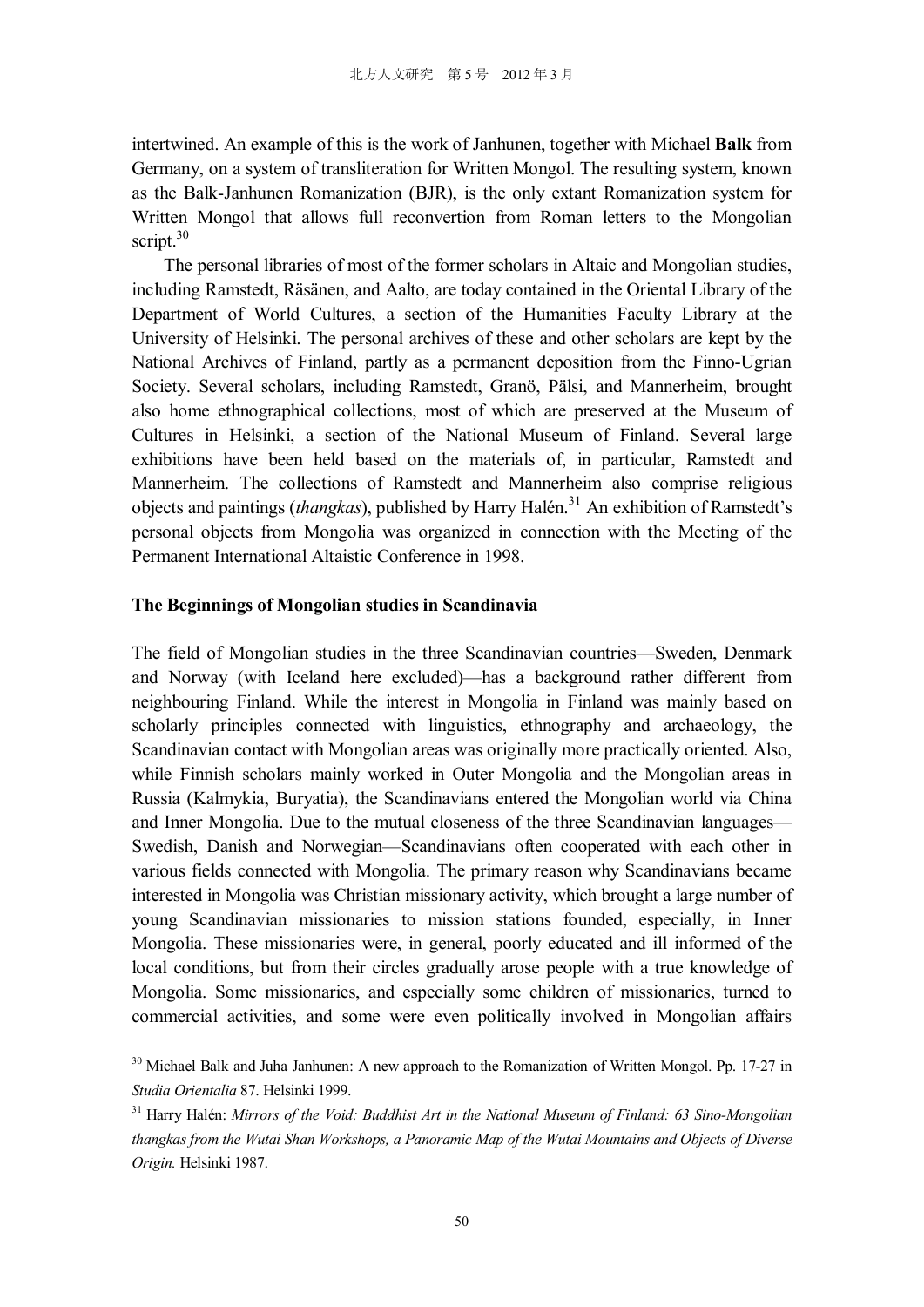especially in the Kuomintang period.

 $\overline{a}$ 

Most of the Scandinavian missionary activities in Mongolia were coordinated by the "Swedish Mongolia Mission", which was active between 1897 and 1951. The activities were centered around Zhangjiakou (known at that time in Europe as Kalgan). In a separate enterprise, Norwegian missionaries, including Einar **Barnes** (1908-1985) were active among the Dagur in the Nenjiang valley.<sup>32</sup> In general, the results of the mission work were meagre, and many missionaries were killed by Chinese bandits and Kuomintang soldiers. However, some individuals, like Joel **Eriksson** (1890-1987), had a basic training in medicine, which was of practical significance for the local Mongols. Together with his female collegue Gerda **Ollén** (1885-1961), who was active translating the Bible into Mongolian, Eriksson wrote a book about their experiences.<sup>33</sup> Several other books by Scandinavian missionaries were also published, all in the Scandinavian languages, and they serve today as a source of information on the conditions in Inner Mongolia in the early decades of the 20th century. The most famous Scandinavian missionary was Frans August **Larson** (1870-1957), also known as the "Duke of Mongolia". After some years of mission work he became a professional trader, who imported horses and wool from Mongolia to China. He had a trade station both in Ulan Bator (Urga) and in Zhangjiakou (Kalgan). During some years, he also served as an advisor to the governments of **Yuan Shih-kai** and **Chiang Kai-shek** on Mongolian affairs. Larson wrote several books on his life, one of which was also published in English (the others being in Swedish).<sup>34</sup>

Another form of commercial activity was carried out by the Danes, who in the last decades of the Russian empire started founding farms and dairies in Siberia, from where it was natural to expand the activity into Mongolia. In 1923, a group of Danes under the leadership of Carl **Krebs** (1889-1971) established a farm in Northern Mongolia in what is today Erdenebulgan Sumun of Khövsgöl Aimak. Among the members of this enterprise was the young military officer Henning **Haslund-Christensen** (1896-1948), who later became the foremost Danish specialist on Mongolia.<sup>35</sup> The farm was engaged in cattle breeding, agriculture, milk production, hunting, and fur trade, but it had to be liquidated after the Communist order started being introduced in Mongolia in the late 1920s. Krebs stayed in Mongolia until 1936. Both Krebs $36$  and Haslund-Christensen $37$  wrote important books about their years in Mongolia. It may be noted that Northern Mongolia was also in

<sup>32</sup> Juha Janhunen: Einar Barnes and the lost tradition of Dagur studies in Norway. Pp. 77-85 in: *Studia Orientalia* 97. Helsinki 2003.

<sup>33</sup> Gerda Ollén and Joel Eriksson: *Vid Gobiöknens gränser* ["On the Borders of the Gobi Desert." In Swedish]. Stockholm 1943.

<sup>34</sup> Frans August Larson: *Larson—Duke of Mongolia.* Boston 1930. [In Swedish:] *Mongoliet och mitt liv bland mongolerna* ["Mongolia and My Life Among the Mongols"]. Stockholm 1929.

<sup>&</sup>lt;sup>35</sup> Kurt L. Frederiksen: *Manden i Mongoliet* ["The man in Mongolia"— a biography of Henning Haslund-Christensen. In Danish]. Copenhagen 2001.

<sup>36</sup> Carl Krebs: *En Dansker i Mongoliet* ["A Dane in Mongolia". In Danish]. Copenhagen 1937.

<sup>37</sup> Henning Haslund-Christensen: *Jabonah* [In Danish. Translated into English as *Tents in Mongolia*]. Copenhagen 1932.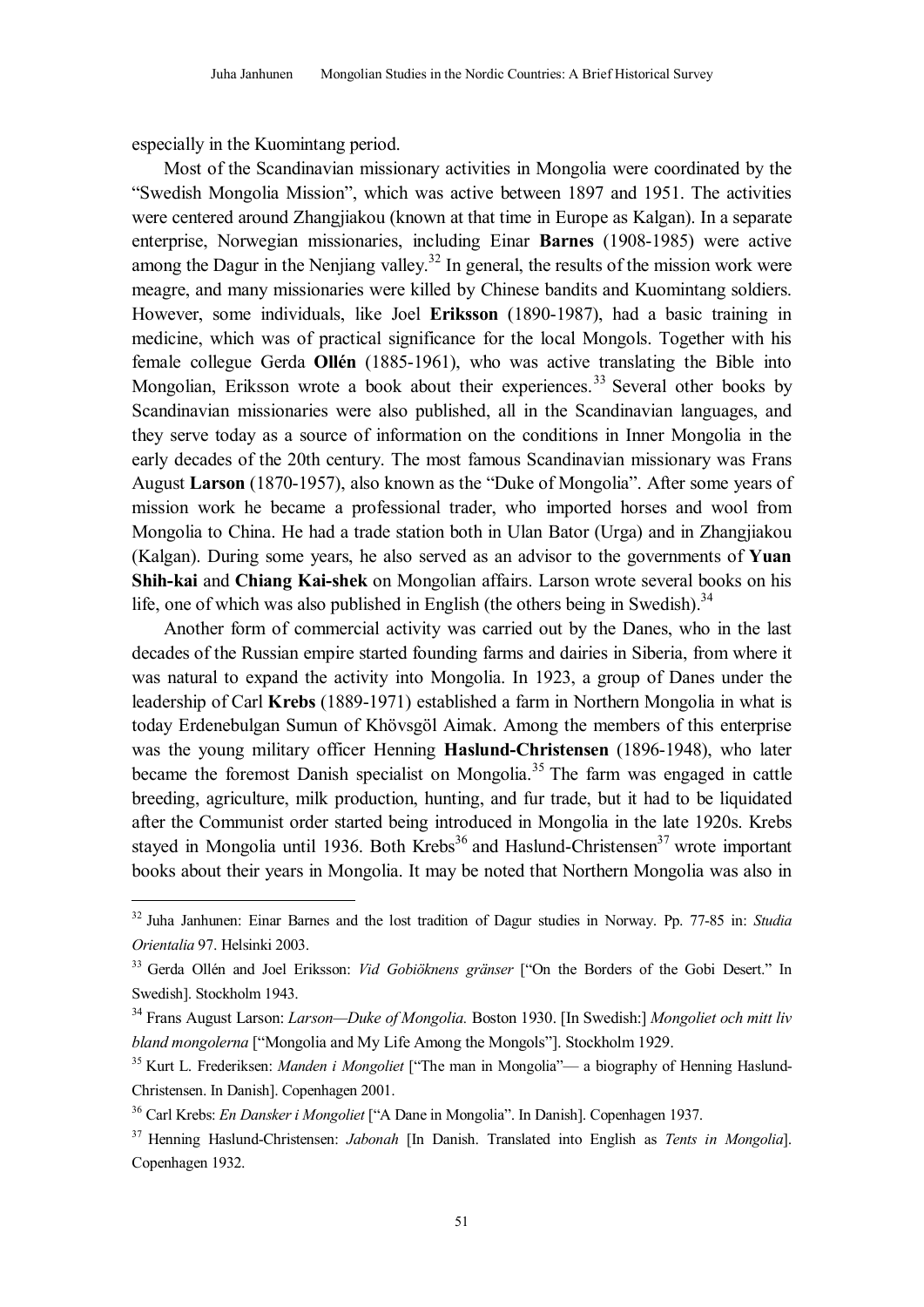the interest of the Norwegian zoologist and traveller Ørjan **Olsen** (1885-1972), who carried out an expedition in 1914 to the reindeer-herding people who spoke Turkic in Eastern Tuva, then still officially a part of Mongolia. Olsen published two books on the results of his travels, one of which is a general travelogue,<sup>38</sup> while the other one is an ethnographical description of what he calls "Mongolian Reindeer nomads".<sup>39</sup> He did not come into any intensive contact with actual Mongolian-speaking Mongols, however.

#### **Sven Hedin and the Sino-Swedish Expedition**

The scientific study of Mongolia in Scandinavia was initiated by the famous explorer Sven **Hedin** (1865-1952). Starting in 1885 Hedin made numerous expeditions, mostly alone, to various parts of Central Asia, especially Eastern Turkestan (Xinjiang) and Tibet. Though basically trained as a geographer, Hedin was also involved in ethnographical research, and he made occasional archaeological observations as well. Among his achievements is the discovery in 1899 of the lost city of Loulan in the Taklamakan desert, today in the Bayingol Mongol Autonomous Prefecture, Xinjiang. The ethnic groups with which Hedin came in most intensive contact were the Central Asian Persians, the Uighurs, and the Tibetans, but during his travels he also met many Mongolian groups, especially the Oirat in Eastern Turkestan. Hedin was an exceptionally productive author who apart from the scientific (mainly geographical) results of his expeditions, published dozens of extensive popular accounts of his experiences. In 1923 he travelled, partly together with Larson, from Beijing via Zhangjiakou (Kalgan) to Ulan Bator (Urga) and further to Moscow and St. Petersburg (Petrograd). The book he wrote of this travel<sup>40</sup> is an important first-hand account of the conditions in Mongolia in the early 1920s.

In the early 1920s Hedin also started planning a large expedition to Eastern Central Asia. With the help of private and public funding he gathered a group of scholars mainly from Sweden, but also from Denmark and Germany, including Larson and Haslund-Christensen, who had previous experience from the region. The expedition also comprised a number of Chinese scholars appointed by the Kuomintang government. The resulting enterprise, known as the "International Sino-Swedish Expedition", was officially active in the years 1927-1935, during which time continuous field work was carried out in the entire belt extending from Manchuria to Eastern Turkestan (Xinjiang). The members of the expedition were divided into several smaller teams which covered specific parts of, in particular, Inner Mongolia, Gansu, and Eastern Turkestan (Xinjiang). One of the central points of activity was located on the Edsin Gol in the Alashan region. The members of the expedition represented different fields of study, including geography, topography, geology, geodesy, meteorology, zoology, paleontology, botany, as well as ethnography and archaeology. There were, however, no linguists in the expedition, though some members,

<sup>&</sup>lt;sup>38</sup> Ørian Olsen: *Til Jeniseis kilder* ["To the Sources of the Yenisei." In Norwegian]. Kristiania [Oslo] 1915.

<sup>&</sup>lt;sup>39</sup> Ørian Olsen: *Et primitivt folk: de mongolske ren-nomader* ["A Primitive People: the Mongolian Reindeer Nomads." In Norwegian]. Kristiania [Oslo] 1915.

<sup>40</sup> Sven Hedin: *Från Peking till Moskva* ["From Peking to Moscow". In Swedish]. Stockholm 1924.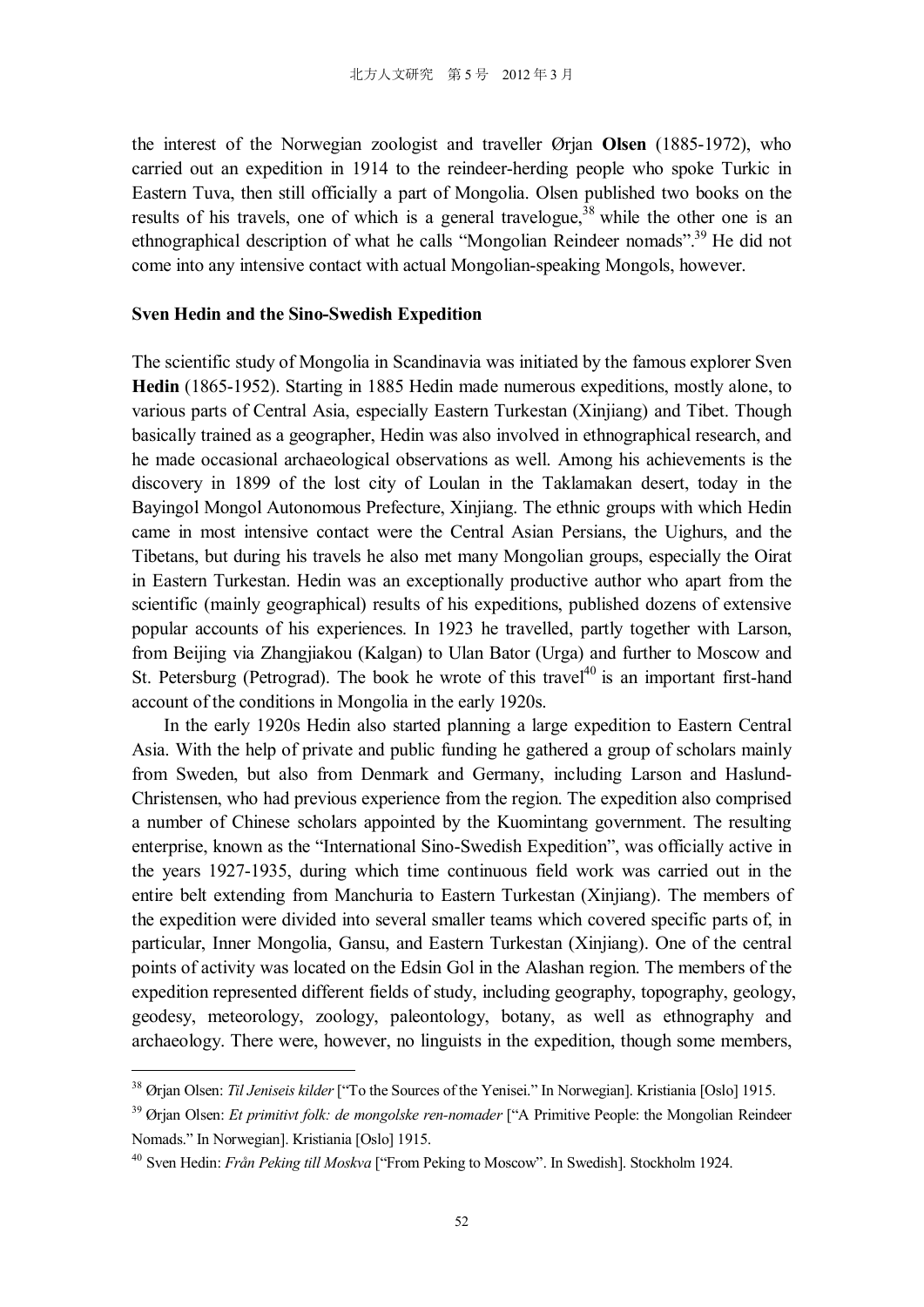like Larson and Haslund-Christensen, were fluent in Mongolian. Hedin himself could communicate in the Uighur language. The language of communication with the Chinese members was English.

The Sino-Swedish Expedition met with considerable political and bureaucratic difficulties from the Kuomintang government, and also from the local Chinese and Moslem warlords in Gansu and Eastern Turkestan (Xinjiang). Even so, the enterprise yielded rich results in the form of biological, archaeological and ethnographical collections as well as geographical knowledge. One of the goals of the expedition was to study the possibilities of modern communications (road, railway, and air connection) from Beijing to Urumchi. The scientific results of the expedition were published in a large series of studies under the title *Reports of the Sino-Swedish Expedition.* The general history of the expedition was published in four volumes, $41$  while the specific results in the different fields of study comprise dozens of volumes. Among them is, for instance, a volume on the history of the Yong He Gong temple in Beijing by the German scholar Ferdinand **Lessing**  $(1882-1961).$ <sup>42</sup> The publication series is not yet concluded, and new volumes are published occasionally based on the collections of the expedition. Many participants in the expedition also published their personal accounts in popular form, mainly in Swedish. Among these are the travelogues of the palaeontologist Birger **Bohlin** (1898-1990)<sup>43</sup> and the geodetician Nils **Ambolt** (1900-1969). <sup>44</sup> Of greatest relevance to Mongolian studies are the popular books of Gösta Montell (1899-1975)<sup>45</sup> and Haslund-Christensen.<sup>46</sup> The latter book has considerable literary value, and it has widely been regarded as perhaps the best western account of Mongolian regions ever written. It is today available also in Chinese and Mongolian. Montell also authored a book on the religion and temples of the Mongols.<sup>47</sup> Hedin himself published several popular books on the expedition, including two volumes on the Gobi region.<sup>48</sup>

<sup>&</sup>lt;sup>41</sup> Sven Hedin et al.: *History of the Expedition in Asia 1927-1935*, vols. 1-4. Reports from the Scientific Expedition to the North-western Provinces of China Under the Leadership of Dr. Sven Hedin 23-26. Stockholm 1943-1944.

<sup>42</sup> Ferdinand Lessing: *Yung-Ho-Kung: An Iconography of the Lamaist Cathedral in Peking.* Reports from the Scientific Expedition to the North-western Provinces of China Under the Leadership of Dr. Sven Hedin 8.18. Stockholm 1942.

<sup>43</sup> Birger Bohlin: *På jakt efter urmänniskans förfäder* ["Hunting for the Ancestors of Ancient Man." In Swedish]. Stockholm 1944.

<sup>44</sup> Nils Ambolt: *Karavan* ["The Caravan." In Swedish]. Stockholm 1935.

<sup>45</sup> Gösta Montell: *Våra vänner på stäppen* ["Our Friends on the Steppe." In Swedish]. Stockholm 1934.

<sup>46</sup> Henning Haslund-Christensen: *Zajagan* [In Danish. Translated into English as *Men and Gods in Mongolia*]. Copenhagen 1935.

<sup>47</sup> Gösta Montell: *Bland gudar och vanliga människor* ["Among Gods and Ordinary People." In Swedish]. Stockholm 1942.

<sup>48</sup> Sven Hedin: *Åter till Asien* [In Swedish. Translated into English as *Across the Gobi Desert*]. Stockholm 1928; Sven Hedin: *Gobiöknens gåtor* [In Swedish. Translated into English as *Riddles of the Gobi Desert*]. Stockholm 1930.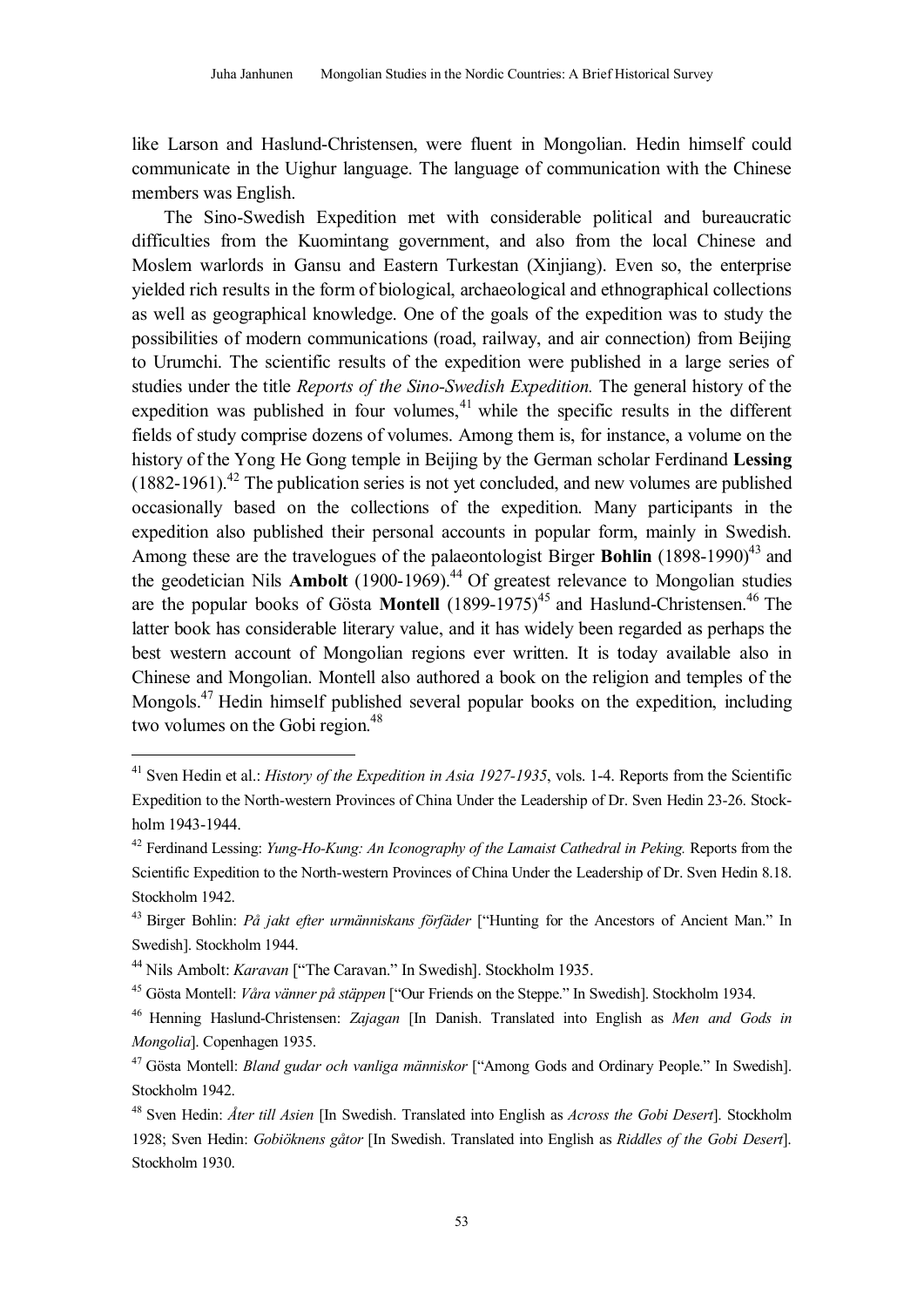After the completion of the Sino-Swedish Expedition, Henning Haslund-Christensen continued the work under his own leadership under the name of the "First and Second Danish Central Asian Expeditions", which were focussed on Inner Mongolia in the years 1936-1937 and 1938-1939, respectively. During these expeditions, a large number of ethnographical objects pertaining to the religion and traditional culture of the Mongols were collected and brought back to Copenhagen. The expedition collected also Mongolian books, xylographs and manuscripts today preserved at the Royal Library in Copenhagen. This collection was later catalogued by Walther **Heissig** (1913-2005) and Charles **Bawden**. <sup>49</sup> Haslund-Christensen was also musically talented and collected musical folklore of the Mongols, later published in the series of the Sino-Swedish Expedition.<sup>50</sup> After World War II Haslund published one more popular book on his travels in Mongolian regions.<sup>51</sup> By that time it had become impossible to continue the work in Inner Mongolia. Instead, Haslund-Christensen led a new Danish expedition to Afghanistan, but the work there had to be discontinued due to his unexpected death in Kabul in 1948.

### **The Legacy of Hedin and Haslund-Christensen**

l

Mainly thanks to the impact of Haslund-Christensen, Central Asian studies got a good start in Denmark. Even today there is an active "Central Asian Society" (*Centralasiatisk Selskab*) functioning in Denmark. A "Central Asian Institute" (*Centralasiatisk Institut*) was also established at the University of Copenhagen after the war, but it was later abolished in connection with university reforms. Some work on modern social and political issues pertaining to Mongolia has also been conducted at the Nordic Institute of Asian Studies (NIAS) based in Copenhagen, where, for instance, Ole **Bruun** and Li **Narangua** have published a volume on the Mongolian pastoralist heritage.<sup>52</sup> However, the principal focus of the Danish Central Asian interests is today on Islamic Central Asia. Denmark has also an old tradition of Turkology, while Mongolian studies has only occasionally been included in academic programmes. One exception was in the mid 1950s, when the American Mongolist and Altaist John R. **Krueger** stayed in Copenhagen and produced in collaboration with the Turkologist Kaare **Grønbech** (1901-1957) a wellknown and very successful textbook in Written Mongol.<sup>53</sup> Today, however, there are no active Mongolists or Altaists in Denmark. The situation is similar in Norway. The

<sup>49</sup> Walther Heissig and Charles Bawden: *Catalogue of Mongol Books, Manuscripts and Xylographs* (*The Royal Library, Copenhagen*). Copenhagen 1971.

<sup>50</sup> Henning Haslund-Christensen: *The Music of the Mongols: Part 1, Eastern Mongolia.* Reports from the Scientific Expedition to the North-western Provinces of China Under the Leadership of Dr. Sven Hedin 8.4. Stockholm 1943.

<sup>51</sup> Henning Haslund-Christensen: *Asiatiske strejftog* ["Travels in Asia." In Danish.] Copenhagen 1945.

<sup>52</sup> Ole Bruun and Li Narangua (eds.): *Mongols from Country to City: Floating Boundaries, Pastoralism and City Life in the Mongol Lands.* NIAS Studies in Asian Topics 34. Copenhagen 2006.

<sup>53</sup> Kaare Grønbech and John R. Krueger: *An Introduction to Classical* (*Literary*) *Mongolian.* Wiesbaden 1955.